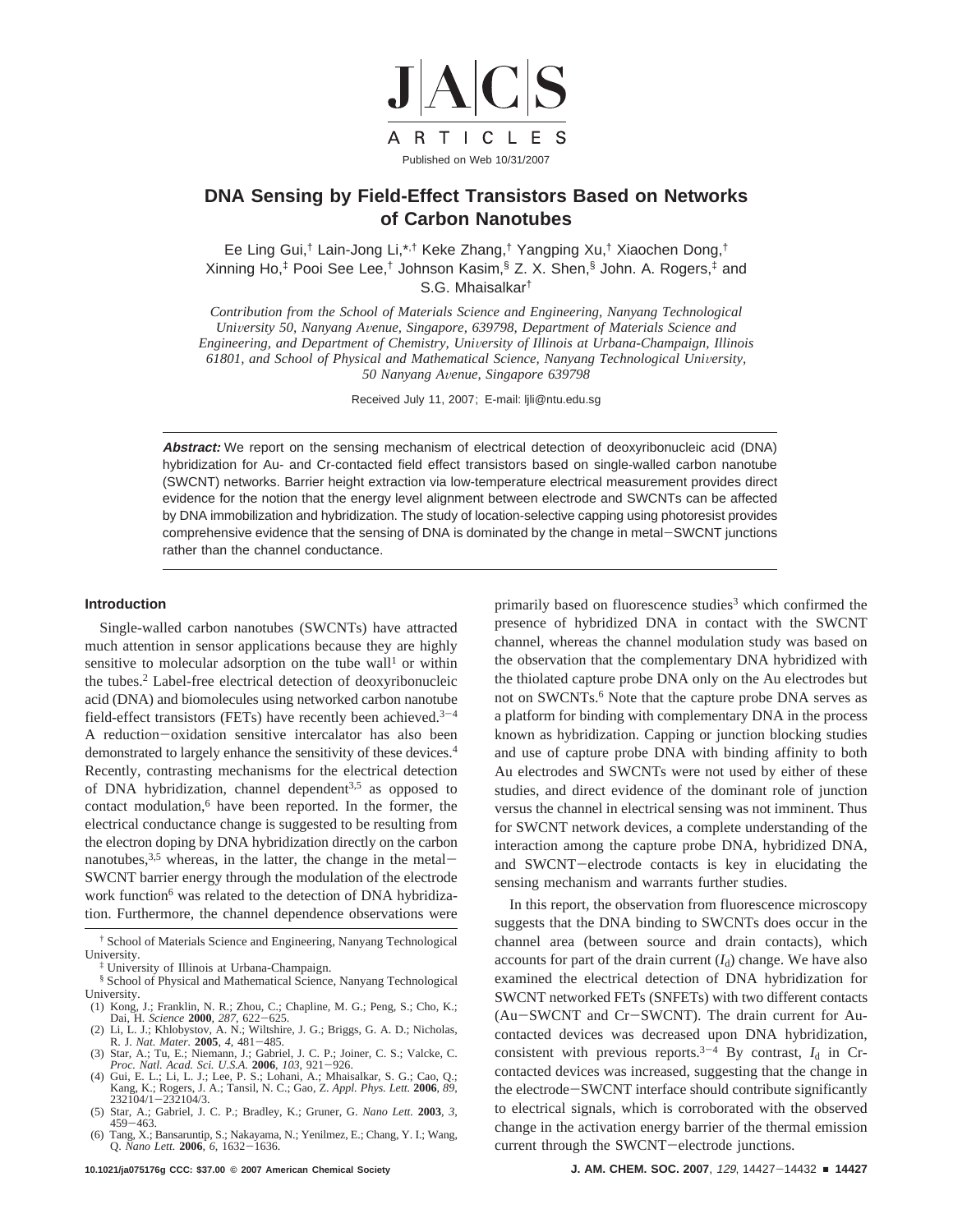

**Figure 1.** (a) Schematic illustration of the networked devices, (b) a typical atomic force microscope image on the SWCNT channel, (c,d) typical gate voltage dependence of the normalized drain current  $I_d$  for (c) a CNFET bare device, immobilized with probe-DNA and hybridized with complementary target analyte and (d) a CNFET bare device, immobilized with probe-DNA and hybridized with single-base mismatched target analyte (source-drain bias was kept at  $-0.5$  V).

## **Experimental Section**

Random networks of SWCNTs with diameters between 1 and 3 nm and lengths between 5 and 10  $\mu$ m were first grown onto SiO<sub>2</sub> (100) nm)/Si wafers using chemical vapor deposition techniques. SWCNT network transistors (SNFETs) were fabricated in a top contact device geometry (illustrated in Figure 1a), where 30 nm of Au electrodes (as Au-SWCNT contact) or 3 nm Cr/30 nm Au (as Cr-SWCNT contact) were patterned on top of it using standard lithography techniques.<sup> $7-9$ </sup> The channel lengths of the devices investigated were 2, 10, 25, and 50  $\mu$ m. For the drop-cast procedure, 50  $\mu$ L of SWCNT suspension was added on the devices, followed by drying and rinsing of deionized water, where the SWCNT suspensions were prepared as follows: 10 mg of HiPCO SWNTs (from Carbon Nanotech. Inc., USA) were dispersed in 100 mL of  $D_2O$  solution with 1 wt % sodium dodecyl sulfate (SDS). The dispersion was then treated by probe sonication (Sonics & Materials Inc., Model: VCX 130) at a power level of 250 W for 30 min, followed by ultracentrifugation at 140 000 g-force for 4 h. For immobilization, SNFETs were immersed in 1  $\mu$ M synthetic oligonucleotide in Trisethylenediaminetetraacetic acid (Tris-EDTA) buffer solution (10 mM tris-HCl/1.0 mM EDTA/0.10M NaCl) for a period of 16-24 h. A standard rinsing with Tris-EDTA buffer was performed to remove the weakly bound DNA molecules, and SNFETs were blown dry before electrical characterization. For hybridization experiments, 10 *µ*L of 500 nM complementary target analyte (unlabeled or fluorescent labeled) were pipetted onto the immobilized SNFETs and allowed to react for 1 h, followed by washing and drying. The sequences of the synthetic probe, its one-base mismatched, and complementary oligonucleotides were 5′-AGG-TCG-CCG-CCC-(CH2)3NH2, 5′-GTG-CGG-CGA-CCT, and 5′-GGG-CGG-CGA-CCT, respectively. A confocal Raman microscope (WITec CRM200) was used in this study for PL and Raman imaging. A double-frequency Nd:YAG excitation laser with a wavelength of 532 nm was coupled into the system with single mode fiber. The power of the laser on the sample can be adjusted with a linear continuous variable filter. The PL and Raman signals were collected via backscattering configuration (Olympus 100X objective lens, NA 0.95) to a TE-cooled CCD. The diameter of the laser spot was around 300 nm, and the sample was scanned using a piezoelectric stage. All electrical measurements were carried on in a  $N_2$  glovebox or in a vacuum using a Kiethley semiconductor parameter analyzer Model 4200-SCS.

### **Results and Discussion**

Figure 1a and b, respectively, show the schematic illustration of the networked devices and a typical atomic force microscope image demonstrating the density of SWCNTs and catalyst particles on them. Figure 1c shows the typical gate voltage dependence of the normalized  $I_d$  for an SNFET device, immobilized with a capture probe DNA and hybridized with complementary target analytes, and Figure 1d demonstrates the parallel results for the device hybridized with single-base mismatched analytes. The electrical differentiation of the complemenary and mismatched DNA species is achieved by comparing the difference in percentage reduction of *I*<sup>d</sup> that occurred due to hybridization.<sup>3-4</sup> The large reduction in  $I_d$  after immobilization has been attributed to attachment of DNA molecules on the sidewalls of SWCNTs resulting in electron doping to the SWCNT semiconductor channels.<sup>5</sup> We believe it only accounts for part of the  $I<sub>d</sub>$  reduction, and the modulation

<sup>(7)</sup> Hur, S. H.; Kocabas, C.; Gaur, A.; Shim, M.; Park, O. O.; Rogers, J. A. *J. Appl. Phys*. **<sup>2005</sup>**, *<sup>98</sup>*, 114302/1-114302/6.

<sup>(8)</sup> Hur, S. H.; Khang, D. Y.; Kocabas, C.; Rogers, J. A. *Appl. Phys. Lett*. **<sup>2004</sup>**, *<sup>85</sup>*, 5730-5732.

Zhou, Y.; Gaur, A.; Hur, S. H.; Kocabas, C.; Meitl, M.; Shim, M.; Rogers, J. A. *Nano Lett.* **<sup>2004</sup>**, *<sup>4</sup>*, 2031-2035.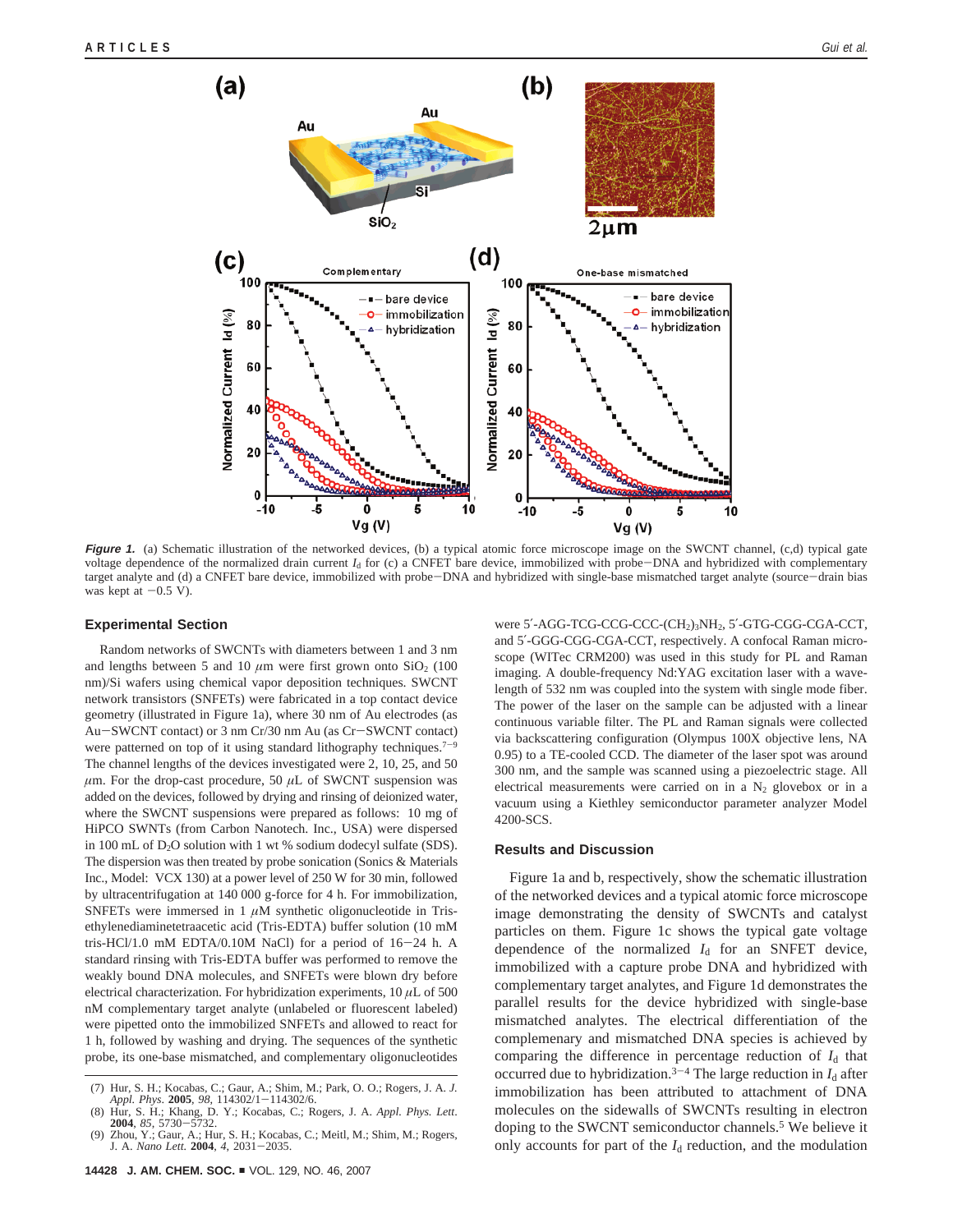

**Figure 2.** Comparison of the fluorescence signal from Cy3 tagged complementary DNA and mismatched DNA. (a) Raman map of G mode intensity, (b) fluorescence map, and (c) Device channel-electrode profile for an SNFET immobilized with a DNA probe and hybridized with Cy-3 labeled complementary target DNA. (d) Raman map of G mode intensity, (e) fluorescence map, and (f) device channel-electrode profile for an SNFET immobilized with a DNA probe and hybridized with Cy-3 labeled mismatched DNA.

of the electrode-SWCNT contact also largely contributes to the  $I_d$  reduction, which will be further discussed later.

It is well accepted that a single strand DNA can strongly interact with SWCNTs,<sup>10-11</sup> and Tang et al. observed that DNA binds to SWCNT sidewalls irreversibly.<sup>6</sup> Here we examine the interaction between DNA and the SWCNTs in the device channel area using confocal Raman and fluorescence microscopy. Figure 2a shows the Raman mapping of integrated peak area of G modes from the carbon nanotubes on a selected area of the device. Nanotubes can be clearly identified in this map although there is some thickening due to the limit in optical resolution (∼300 nm in our study). Figure 2b shows a fluorescent map of the same device area with capture probe DNA and hybridization with Cy3 dye-labeled complementary DNA, followed by thorough washing to remove the excess and weakly bound species. Figure 2c shows the metal profile defined in the same selected area. From Figure 2a and 2b, the fluorescence was mostly observed from the area covered with carbon nanotubes, suggesting a selective binding between complementary target DNA and capture probe DNA. Parallel studies using Cy3-tagged mismatched DNA (Figures 2d-f) indicate visibly weaker fluorescence, thus confirming minimal nonspecific binding between mismatched DNA in the channel area. It is noted that very weak fluorescence was observed from the electrode area due to nonradiative energy transfer from Cy3 to metal surfaces.12 The selective DNA binding or nonspecific binding between DNA and SWCNTs in the channel area are

expected to reduce the  $I_d$  upon hybridization through electronic doping or increasing scattering sites.<sup>5</sup> However, modulation of the electrode-SWCNT contact is also a possible explanation, and therefore we performed a series of studies to address this issue.

Figure 3a and b show, respectively, the typical transfer curves for SNFETs with a Au-SWCNT and a Cr-SWCNT contact (channel length  $= 50 \mu m$ ) before immobilization, after immobilization, and upon hybridization with its complementary DNA. The immobilization process significantly reduced the onstate *I*<sub>d</sub> for both Au-contacted (∼55.2% reduction at gate voltage  $(V<sub>g</sub>) = -10$  V) and Cr-contacted devices ( $\sim$  99.7% reduction at  $V<sub>g</sub> = -10$  V). The subsequent hybridization further reduces the  $I_d$  for the Au-contacted device, whereas the  $I_d$  for the Crcontacted device increases. These observations suggest that the electrical sensing is strongly related to the metal-SWCNT contact. Table 1 compiles the effect of DNA binding and hybridization on threshold voltage  $(V<sub>th</sub>)$  and apparent hole mobility extracted from the transfer characteristics. A decrease in  $V_{th}$  across all devices was observed, with a consistent  $V_{th}$ shift from ∼8 to ∼24 V for bare devices to ∼2 to ∼7 V for devices after immobilization. This effect observed for both Auand Cr-contacted devices indicates a possible electronic doping of SNFETs from the capture probe DNA, an observation also previously reported in the literature.3 The hybridization further decreases the  $V_{\text{th}}$  of both types of devices, which suggests a further reduction in the hole concentration and thus a decrease in conductance for both types of SWCNT devices. However, contrary to this view of decreasing conductance, the Cr-SWCNT devices register an increase in  $I_d$  in their transition from immobilization to hybridization stages (Figure 3b). This observation suggests that the electronic doping or increase of scattering centers may not be the only major contributing factor for DNA sensing. Interestingly the evolution of the apparent mobility for Cr-SWCNT contacted devices agrees well with the change in  $I_d$ . The change in apparent mobility implies a change in either intertube contact resistance or electrode-SWCNT contact resistance (or junction barrier height). We would expect to see a consistent change in apparent mobility (mobility decrease in both Au and Cr contacts) if the DNA hybridization effects an increase in intertube contact resistance.7,13 The fact that upon hybridization the apparent mobility and  $I_d$  in Cr-contacted devices increase but decrease in Aucontacted devices strongly corroborates the theory that the sensing of DNA hybridization is mainly contributed from the contact resistance change of metal-SWCNT junctions. To confirm the contribution from the junction we deposited another layer of networked SWCNTs onto the Cr-contacted device by drop-casting. Upon the addition of drop-casted SWCNTs, the Cr-SNFETs change its characteristics and now resemble Au-SNFETs, because the additional nanotubes cover the whole surface of Au and existing SWCNT networks and provide a continuous Au-drop-casted-SWCNT-SWCNT network contact as illustrated in the inset of Figure 3c. The transfer characteristics for these "dual contact" devices (Figure 3c) illustrate that upon hybridization the  $I<sub>d</sub>$  decreases rather than increases, demonstrating a Au-contacted characteristic similar to that for Figure 3a

<sup>(10)</sup> Zheng, M.; Jagota, A.; Semke, E. D.; Diner, B. A.; McLean, R. S.; Lustig,<br>
S. R.; Richardson, R. E.; Tassi, N. G. *Nat. Mater.* **2003**, 2, 338–342.<br>
(11) Lu, G.; Maragakis, P.; Kaxiras. E. *Nano Lett.* **2005**, 5, 897

<sup>(13)</sup> Hecht, D. S.; Ramirez, R. J. A.; Briman, M.; Artukovic, E.; Chichak, K. S.; Stoddart, J. F.; Gruner, G. *Nano Lett.* **<sup>2006</sup>**, *<sup>6</sup>*, 2031-2036.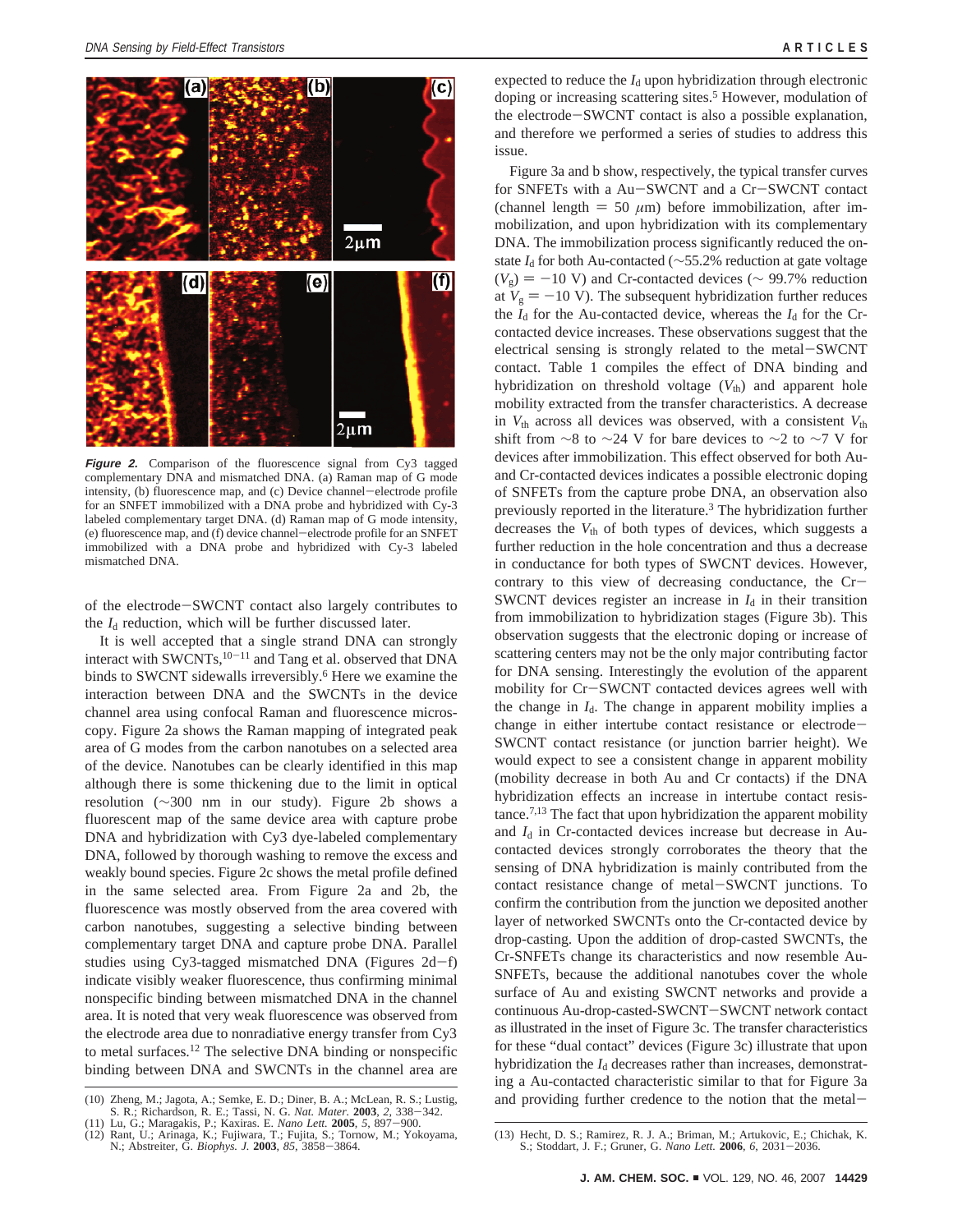

**Figure 3.** Typical transfer curves for SNFETs with (a) SWCNT-Au, (b) SWCNT-Cr, and (c) dual contact (channel length  $= 50 \mu m$ ) before immobilization, after immobilization, and upon hybridization with its complementary DNA, where the drain voltage was fixed at  $-0.5$  V. The dual contact device is produced by drop casting extra SWCNTs on an SWCNT-Cr contacted device.

|                                           | Table 1. Effect of DNA Binding and Hybridization on Threshold Voltage and Percentage Change in Apparent Hole Mobility Extracted from |  |  |  |  |
|-------------------------------------------|--------------------------------------------------------------------------------------------------------------------------------------|--|--|--|--|
| the Transfer Characteristics <sup>a</sup> |                                                                                                                                      |  |  |  |  |

| channel          | change in apparent hole mobility (%) |                     | threshold voltage (v) |                    |                   |  |  |
|------------------|--------------------------------------|---------------------|-----------------------|--------------------|-------------------|--|--|
| length $(\mu m)$ | on immobilization                    | on hybridization    | bare                  | immobilized        | hybridized        |  |  |
|                  |                                      | Au-SWCNT Contacted  |                       |                    |                   |  |  |
|                  | $-49.8(+7.1)$                        | $-33.4 \ (\pm 3.5)$ | $10.1 (\pm 1.3)$      | $6.8 \ (\pm 0.6)$  | $3.6 \ (\pm 0.5)$ |  |  |
| 10               | $-51.2 (\pm 3.7)$                    | $-22.0 (\pm 1.9)$   | $8.8 \ (\pm 0.9)$     | 4.2 $(\pm 0.4)$    | $3.9 \ (\pm 0.6)$ |  |  |
| 50               | $-57.6 (\pm 4.4)$                    | $-30.5 (\pm 2.3)$   | 7.8 $(\pm 0.3)$       | $2.7 \ (\pm 0.1)$  | 2.4 $(\pm 0.3)$   |  |  |
|                  |                                      | Cr-SWCNT Contacted  |                       |                    |                   |  |  |
| ⌒                | $-76.3 (\pm 1.6)$                    | $+41.1 (\pm 1.0)$   | $23.8 \ (\pm 1.0)$    | $8.3 \ (\pm 2.4)$  | $6.2 \ (\pm 0.8)$ |  |  |
| 10               | $-72.0 (\pm 4.1)$                    | $+23.1 (\pm 3.5)$   | $21.4 (\pm 2.1)$      | $10.3 \ (\pm 3.2)$ | $7.9 \ (\pm 3.9)$ |  |  |
| 50               | $-78.6 (\pm 2.5)$                    | $+21.3 (\pm 2.1)$   | $18.0 \ (\pm 0.9)$    | $3.8 \ (\pm 0.2)$  | $3.5 \ (\pm 0.3)$ |  |  |

*<sup>a</sup>* Each statistical number was based on three to four devices. The percentage change in apparent hole mobility on immobilization or on hybridization was all relative to the mobility of its bare device.

SWCNT contact should make a major contribution to the electrical detection of DNA hybridization.

We have also performed the area-selective photoresist blocking to reveal the effects of junction and channel on  $I<sub>d</sub>$ . The Aucontacted devices were covered with a positive photoresist (EPG510), and the patterns were formed by lithography using a confocal microscope (with a 488 nm laser as light source for exposure). The width of the exposed area was kept at ∼30 *µ*m for each SNFET in this study. The evolution of transfer characteristics (before immobilization, after immobilization and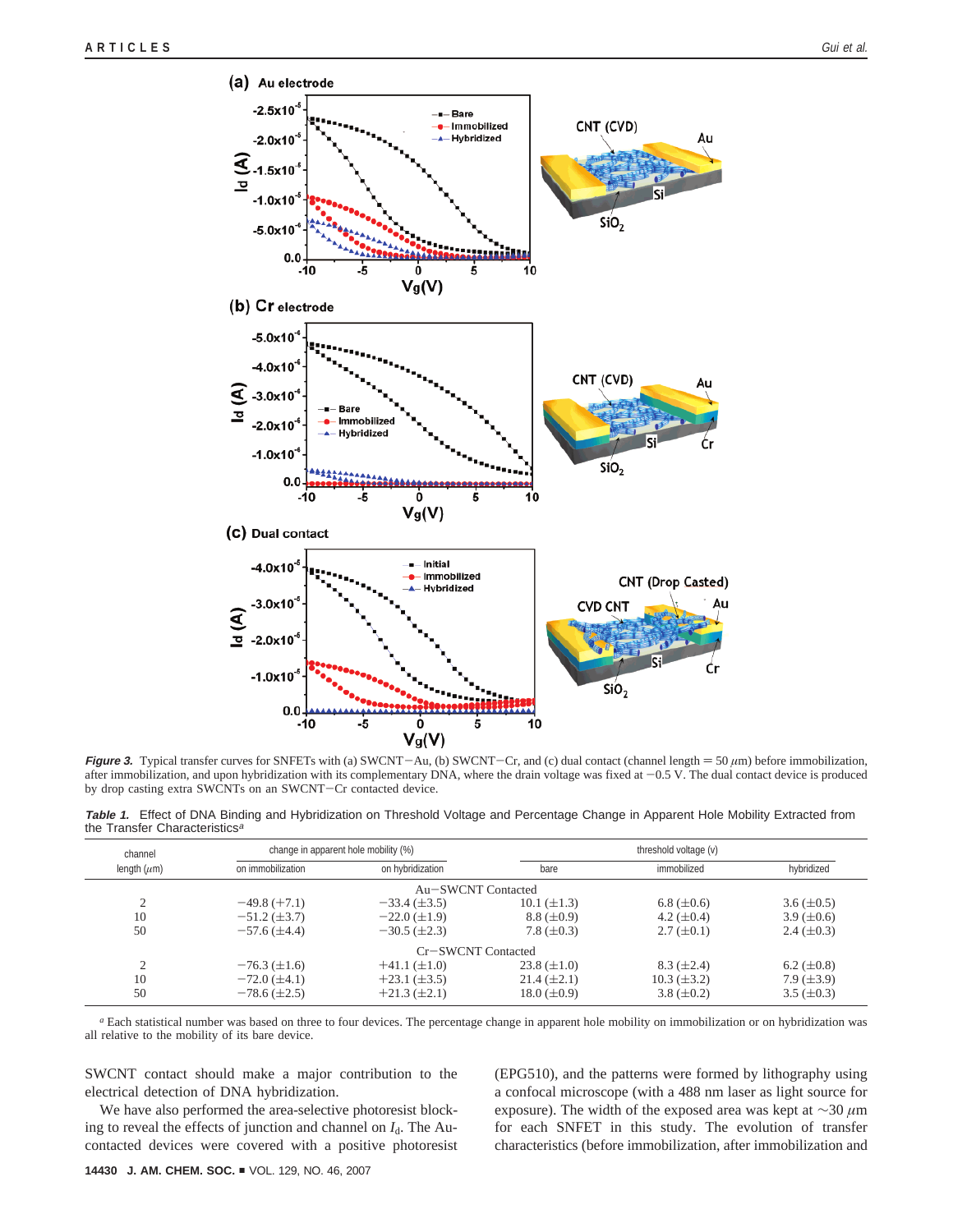

**Figure 4.** Transfer curves for photoresist capped Au-contacted SNFETs with (a) one junction exposed, (b) a channel exposed before immobilization, after immobilization, and upon hybridization with its complementary DNA, where the drain voltage was fixed at  $-0.5$  V. The inset for each graph shows the photoresist pattern as imaged in an optical microscope.

hybridization with its complementary DNA) for the capped SNFETs with the junction or channel exposed are displayed in Figure 4a and b, respectively. It is observed that the percentage  $I<sub>d</sub>$  decreases upon hybridization for the junction-exposed SNFET (∼31.8%), and it was only ∼5.6% for the channel-exposed SNFET, which further corroborates the theory that the junction plays a dominant role in sensing. The 5.6% drop in channel exposed SNFET is likely due to the electronic doping or increase of scattering centers (from nonspecific binding) as discussed before. The noncomplementary DNA has also been tested using junction-exposed Au-contacted SNFETs. The interaction between the immobilized SNFET with a noncomplementary DNA does not induce a significant change in *I*d, which indicates that for the junction-exposed device the nonspecific binding is not pronounced in this case.

Now we consider the mechanism of molecular detection. To verify whether the DNA molecules affect the junction barrier energy, activation energy extraction was performed for devices before and after DNA immobilization and hybridization using the Arrhenius equation  $I_d \approx \exp[-E_a/kT]$ , <sup>14-15</sup> where  $E_a$  is the activation energy, *k* is the Boltzmann constant, and *T* is the temperature. Following methodologies described in the litera-



**Figure 5.** (a) Arrhenius plot (ln  $I_d$  vs  $1/T$ ) of the Au-SWCNT contacted SNFET after immobilization;  $V_d = -0.02$  V. (b,c) Extracted activation energy barriers vs applied gate voltage for (b) Au-SWCNT contacted and (c) Cr-SWCNT contacted SNFETs before and after immobilization and after hybridization (device channel length in both cases is 50  $\mu$ m).

ture,<sup>14</sup> we kept the device at  $10^{-7}$  Torr for at least 12 h and observed the n-channel formation due to the de-doping. For the interpretation of sensing results, we then extracted the estimated activation barrier energy for thermionic hole current in the temperature range from 160 to 230 K in a vacuum  $(10^{-7}$  Torr). The Arrhenius plot, with linearly fitted  $I_d-1/T$  graphs at  $V_d =$ 0.01 V and  $V_g$  varying from  $-5$  to  $+7$  V is displayed in Figure 5a. The activation barrier energy (for holes) for Au-SWCNT contacted SNFET estimated at 69 meV in the bare device increases to 78 meV after immobilization and further increases to 85 meV after hybridization, as shown in Figure 5b. In the

<sup>(14)</sup> Chen, Y. F.; Fuhrer, M. S. *Nano Lett.* **<sup>2006</sup>**, *<sup>6</sup>*, 2158-2162.

<sup>(15)</sup> Fukao, T.; Nakamura, S.; Kataura, H.; Shiraishi, M. *Jpn. J. Appl. Phys.* **<sup>2006</sup>**, *<sup>45</sup>*, 6524-6527.